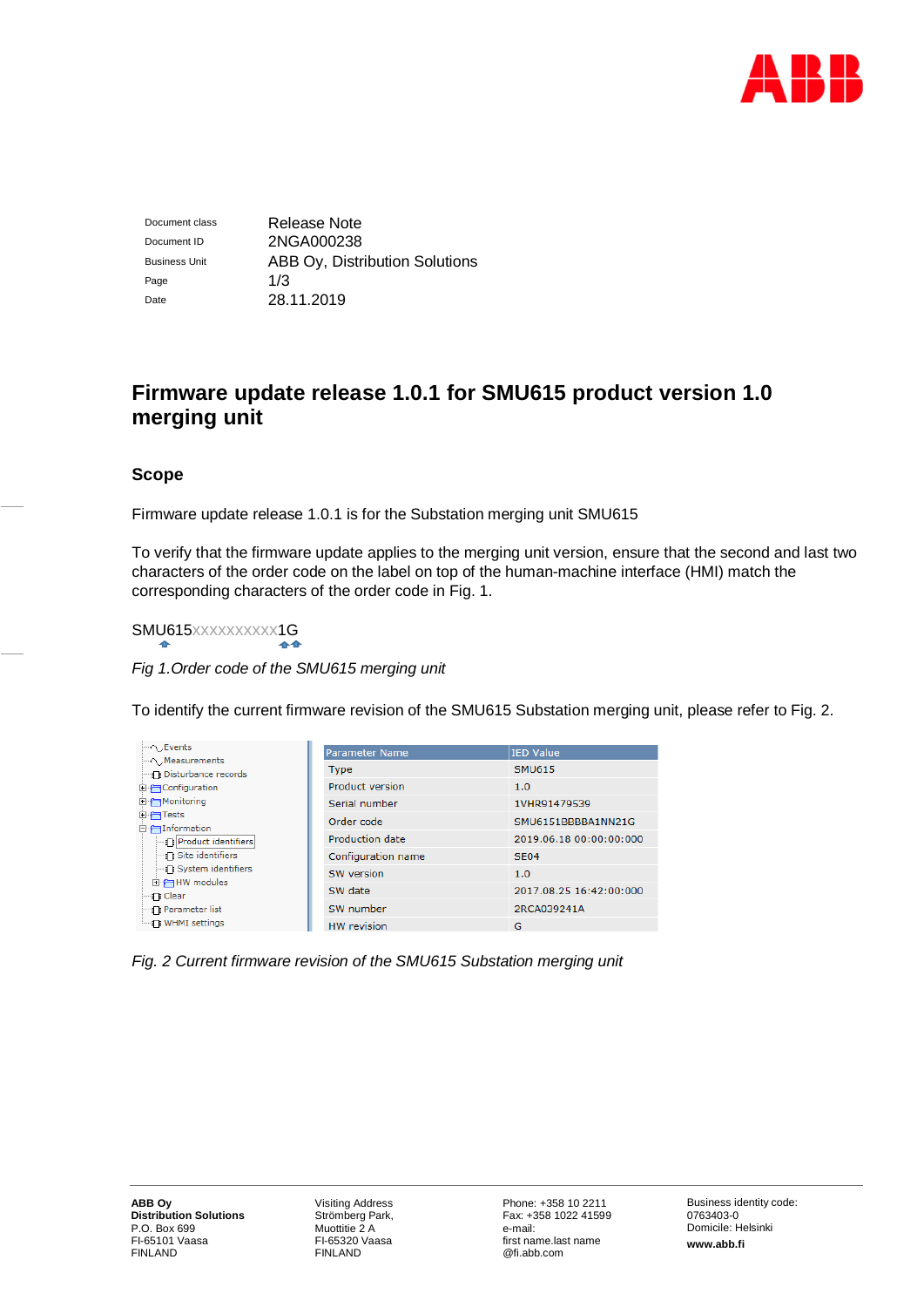

Date 28.11.2019 Page 2/3 Subject Firmware update release

#### **Implemented usability improvement**

The firmware update release includes usability improvement, but introduces no new functionality. The following improvement has been implemented:<sup>1</sup>

#### **Firmware update release 1.0.1:**

#### **Communication**

- Improvement to the 1588 time synchronization master switch-over situation.
- Improvement to the 1588 transparent clock message handling when the 1588 time synch source is not being selected but the Switch or HSR Ethernet topology is being used.
- **■** Limitation to the maximum number of files that can be opened by the MMS client. This improves the situation with certain types of MMS clients stressing the merging unit's filesystem and then causing the Internal Fault "File system error" (Fault code 7).
- Merging unit moving from Application mode to Bootloader mode improved for Ethernet communication.

#### **Supervision**

- Self-supervision recovery time improved in case of IRF Code 83 or 116.
- Self-supervision performance improvement to the internal CPU memory supervision.
- Self-supervision recovery handling improved in case of IRF Code 79.
- Internal diagnostic improvement for the self-supervision.

 $<sup>1</sup>$  The merging unit firmware update may also include some minor usability improvements not listed in this note.</sup>